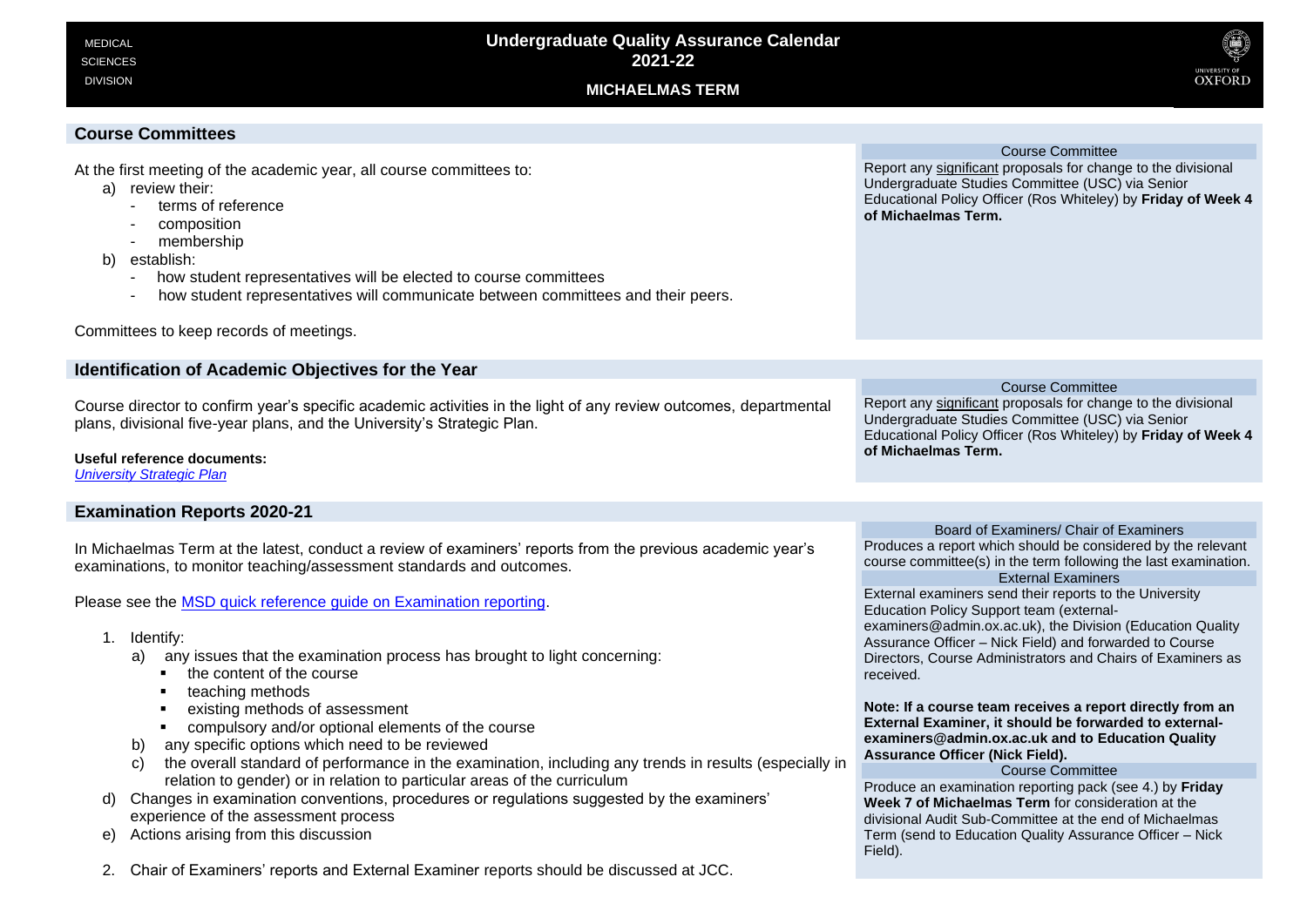

- 3. Prepare a response to External Examiner(s).
- 4. Produce an examination reporting pack for the divisional Audit Sub-Committee (ASC) consisting of:
	- the Chair of Examiners' report (sent as two separate documents: Part II Section E; and the rest of the Chair of Examiner's report),
	- the External Examiner(s)' report(s),
	- copy of the response to External Examiner(s)
	- Minutes of Committee meetings where examiners' reports were discussed
	- a copy of the Examination Conventions,

Make Chair of Examiners' reports (excluding Part II Section E) and External Examiner's reports available to students via SharePoint/Canvas domain. Before publication, ensure the reports do not enable candidates to be identified and numerical data is converted to percentages.

**Note: publication is not required for courses/examinations/ papers/individual questions involving fewer than 6 students.** 

# **Useful reference documents:**

*[Examination and Assessment Framework](https://academic.admin.ox.ac.uk/files/examsandassessmentframework2019-20pdf)* (section 4)

# **Examination Convention changes for Trinity Term 2021-22**

Where it is possible to send proposed changes to Exam Conventions relating to the following academic year's exams through by 31 July, this is helpful to ensure the changes are approved in good time before the start of the new academic year. However, if a second round of changes may then be required following Michaelmas term committee meetings etc., course teams are welcome to delay sending Conventions for approval until the complete set of changes can be presented in one batch, if this seems more sensible. Please note that conventions must be published to prospective candidates not less than one whole term before the examination takes place or, where assessment takes place in the first term of a course, at the beginning of that term.

If you may make changes to Conventions after students have started studying for the examination in question, please refer closely to the divisional guidance available at: [MSD Examination Regulations and Conventions](https://sharepoint.nexus.ox.ac.uk/sites/medsci/msd-education-team/msd-ug-resources/Shared%20Documents/Examination%20Regulations%20and%20Conventions_UG.pdf)  [Guidance.](https://sharepoint.nexus.ox.ac.uk/sites/medsci/msd-education-team/msd-ug-resources/Shared%20Documents/Examination%20Regulations%20and%20Conventions_UG.pdf)

Proposed changes to examination conventions relating to Trinity Term examinations should be submitted to Education Quality Assurance Officer (Nick Field) for ASC approval

# **Useful reference documents:**

*[MSD Examination Regulations and Conventions Guidance](https://sharepoint.nexus.ox.ac.uk/sites/medsci/msd-education-team/msd-ug-resources/Shared%20Documents/Examination%20Regulations%20and%20Conventions_UG.pdf)*

Any outstanding issues to be followed up directly at course level by the Secretary to the Audit Sub-Committee.

### Divisional Office

Summary of Audit Sub-Committee report submitted to Education Policy Support (EPS) which:

- i) confirms that a response has been provided to all external examiners
- ii) confirms that the division has carried out its oversight function
- iii) iii) identifies any specific issues or arising themes that the Division wishes to draw to Education Committee's attention

### Course Committee

Course Directors and/or Course Administrators to liaise with Education Quality Assurance Officer (Nick Field) regarding proposed changes.

Divisional Office

Division to arrange for Audit Sub-Committee approval of changes to Examination Conventions.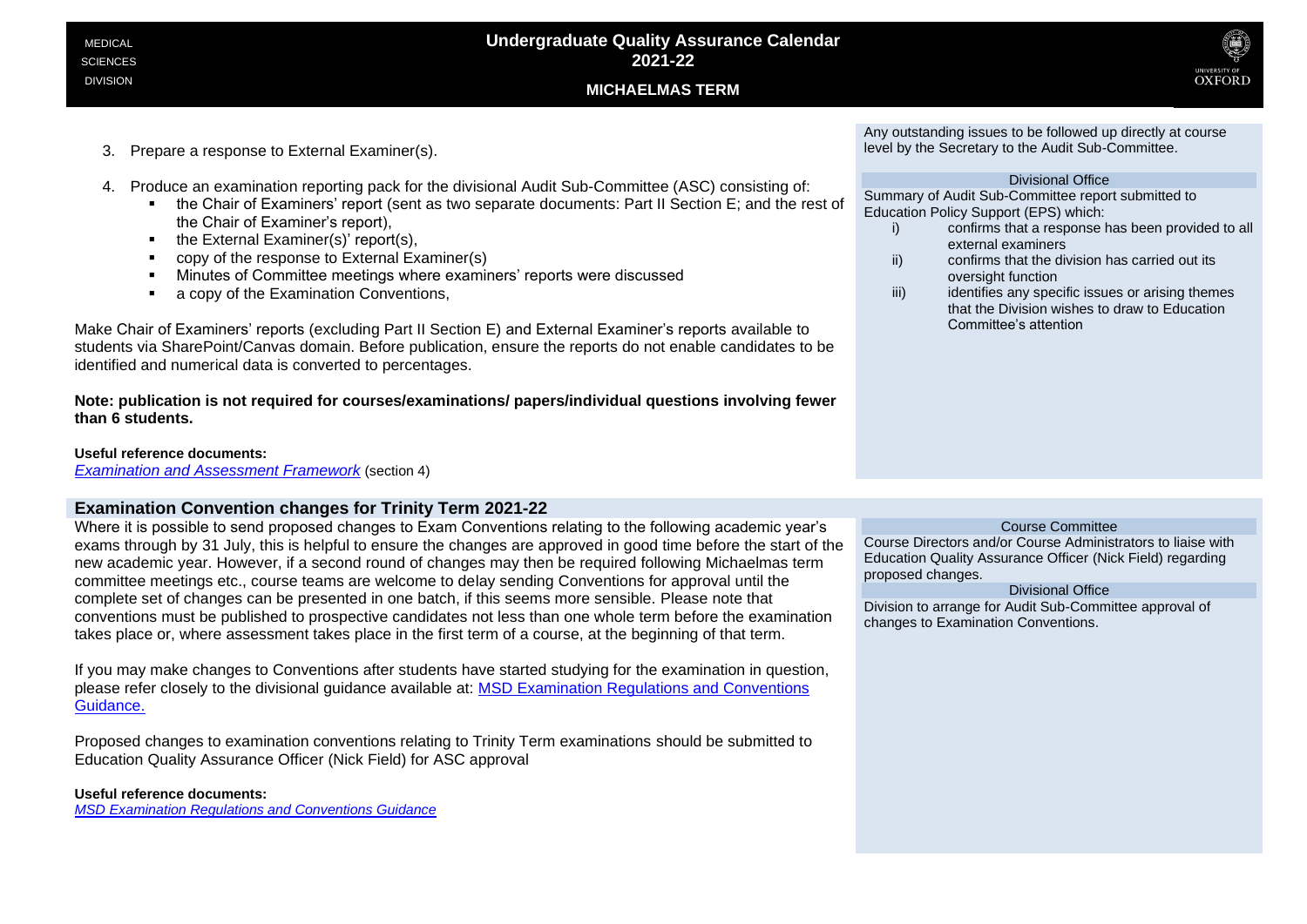

# **Nomination of Assessors 2021-22**

In order to comply with the University requirement that **the process of approval must be successfully finalized before Assessors commence any work,** the main batch of assessors should be nominated for approval not later than the term preceding the one in which these assessors will be needed (i.e. Assessors needed from Hilary Term onwards should be approved in Michaelmas Term).

All nominees, if successful, are approved for the whole academic year (i.e. not for any specific term). The exception to this is nominations of PGR Students, who can only be approved as assessors by the Proctors and on a termly basis. The nomination of postgraduate research students as assessors should only be considered in exceptional circumstances, as described in the [Examiner Appointments Staff Handbook](https://academic.admin.ox.ac.uk/examiner-appointments-and-payments) and [MSD quick](https://sharepoint.nexus.ox.ac.uk/sites/medsci/msd-education-team/msd-ug-resources/Shared%20Documents/Examiner%20and%20Assessor%20Nominations_UG.pdf)  [reference guide on nomination of examiners and assessors](https://sharepoint.nexus.ox.ac.uk/sites/medsci/msd-education-team/msd-ug-resources/Shared%20Documents/Examiner%20and%20Assessor%20Nominations_UG.pdf)

Further assessor nominations (emergency covers, expert markers needed in a specific term only, etc.) may be put forward for approval at other times throughout the year, providing that no work is carried out prior to appointments being confirmed.

#### **Useful reference documents:**

*[MSD quick reference guide on nomination of examiners and assessors](https://sharepoint.nexus.ox.ac.uk/sites/medsci/msd-education-team/msd-ug-resources/Shared%20Documents/Examiner%20and%20Assessor%20Nominations_UG.pdf) [User Manuals on the EAP support website](https://academic.admin.ox.ac.uk/getting-help-with-eap#tab-1219126) [Examiner Appointments Staff Handbook](https://academic.admin.ox.ac.uk/examiner-appointments-and-payments)*

### **Nominations and Approvals**

#### Exam Board Administrator

Use EAP system to create and edit the Exam Boards (appoint examiners and assessors), following [the User Manuals on the](https://academic.admin.ox.ac.uk/getting-help-with-eap#tab-1219126)  [EAP support website.](https://academic.admin.ox.ac.uk/getting-help-with-eap#tab-1219126)

Chair of Examiners/ Senior Nominating Officer Follow the instruction in the support website to approve board changes and composition.

### **Payments**

Examination cycle payments are now processed on the EAP system. Refer to the [User Manuals on the EAP support](https://academic.admin.ox.ac.uk/getting-help-with-eap#tab-1219126) website for more information.

# **Submit a report on 2020-21 student feedback – National Student Survey, Student Barometer and other local feedback**

Consideration of student feedback results at Course Committee-level and with student representatives through the relevant Joint Consultative Committee (JCC) should take place in **early Michaelmas Term** at latest. Student feedback includes National Student Survey results, Student Barometer results, and the results of any student feedback collected locally.

The discussion should include student feedback on the induction programme, teaching, assessment and other aspects of the course.

Please seek to identify:

- a) any areas of concern which may require further work and development
- b) significant improvements e.g. in response rates, assessment and feedback scores
- c) good practice for dissemination across the division
- d) actions to be taken to address areas of concern and to build on good practice

In Michaelmas Term, departments will be asked to complete a report on UG student feedback. The report must be completed, for consideration at divisional level, by **Friday of Week 8 of Michaelmas Term**.

#### **Departments**

Student feedback report to be completed by **Friday of Week 8 of Michaelmas Term** for discussion at the Undergraduate Studies Committee (USC) in Hilary Term.

University Education Committee report on NSS may also be provided for discussion at course and /or divisional education committees.

### Divisional Office

Division will provide QASC with reports (UG and PG**) by Easter** which confirm that consideration of student feedback has been undertaken by all course committees, and will note areas of particular concern or improvement and planned action.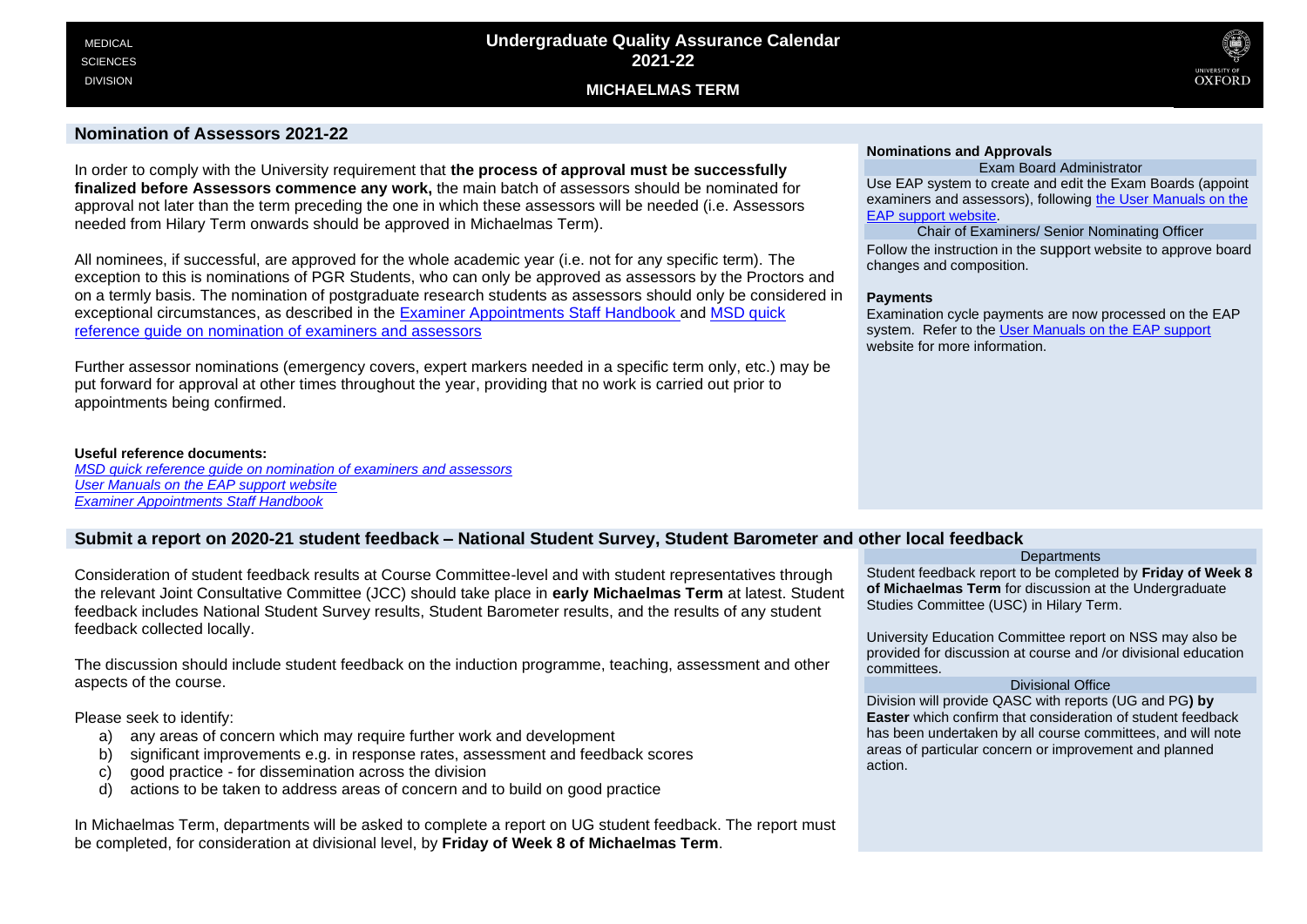| <b>MEDICAL</b><br><b>SCIENCES</b><br><b>DIVISION</b>                                                                                                                                                                                    | <b>Undergraduate Quality Assurance Calendar</b><br>2021-22<br><b>MICHAELMAS TERM</b> | Q<br>UNIVERSITY OF<br><b>OXFORD</b>                                                                                                              |
|-----------------------------------------------------------------------------------------------------------------------------------------------------------------------------------------------------------------------------------------|--------------------------------------------------------------------------------------|--------------------------------------------------------------------------------------------------------------------------------------------------|
| <b>Oxford SU</b>                                                                                                                                                                                                                        |                                                                                      | <b>Course Teams</b>                                                                                                                              |
| Collection of Student Representatives' details.<br>Oxford SU Academic Representation Officer will request (via email) details of Student Representatives from<br>departments/courses.                                                   |                                                                                      | Course Teams to respond to a request (via email) for details of<br>Student Representatives sent by Oxford SU Academic<br>Representation Officer. |
| Useful reference documents:<br>Education Committee Policy and Guidance on student engagement and representation:<br>https://academic.admin.ox.ac.uk/student-engagement-and-representation<br><b>MSD UG Student representation quide</b> |                                                                                      |                                                                                                                                                  |
| Complaints 2020-21                                                                                                                                                                                                                      |                                                                                      |                                                                                                                                                  |

Review complaints and appeals over the last academic year

Course Teams Courses to complete annual divisional on-line questionnaire to report on complaints and appeals from the previous academic year by **Friday of Week 9 of Michaelmas Term.**

# **Graduate Outcomes Survey (GOS) [Previously Destination of Leavers from Higher Education (DLHE)]**

Consideration of GOS data at Divisional level to look at key characteristics of the student population and cascade analysis to all/specific course committees depending on the evaluation.

Divisions to identify any actions to be taken at course or division level, or to be considered by the appropriate body at University level.

### Divisional Office

Graduate Outcomes Survey (GOS) data to be considered at the first meeting of the Division's Audit Sub-Committee in Michaelmas Term 2021

Actions arising from evaluation to be communicated to appropriate bodies during Hilary Term 2022.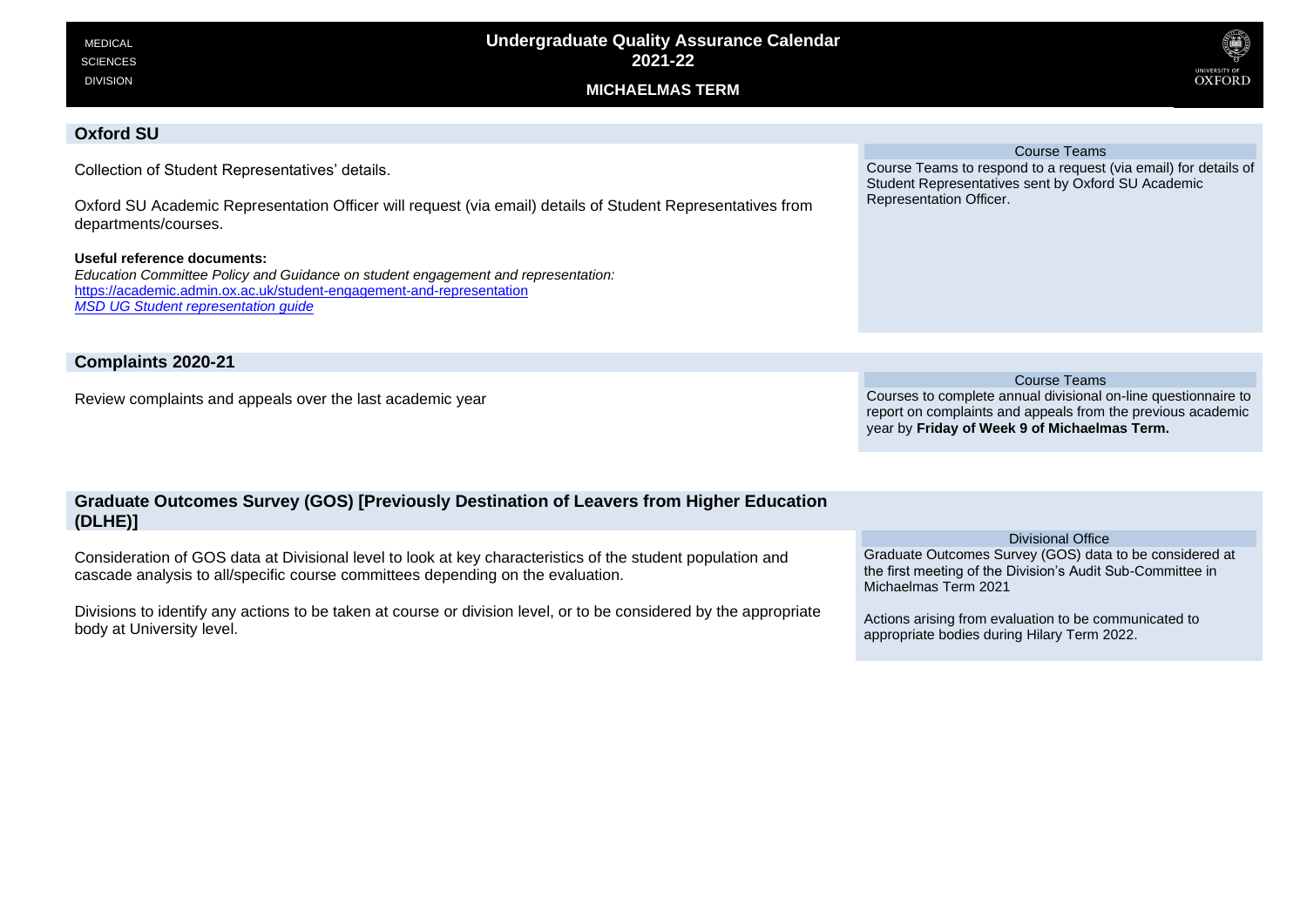

# **Teaching Excellence Awards**

The biennial Divisional scheme runs in conjunction with the University to recognise and reward individuals and teams for excellence in teaching and supervision, the organisation of teaching, and support for teaching and learning within a research-intensive environment. Project funding is also available. The next round of applications will open in **2022** (for project awards only, the next full round for personal and project awards will be in **2023**).

### **Useful reference documents:**

*MSD Teaching Excellence Awards* https://www.medsci.ox.ac.uk/divisional-services/support-services-1/educational-strategy/teaching-excellence-awards

# **Key Information Sets (KIS)**

Directors of Undergraduate Studies and Course Administrators to:

- a) confirm the accuracy of KIS teaching and assessment data
- b) incorporate any amendments arising from changes to course structure, teaching and assessment arrangements etc.

### Divisional Office

Division disseminates Key Information Set teaching and assessment data for review. Send MSD KIS data to Student Administration when ready **Departments** 

Revised data sets to be returned to the Education Quality Assurance Officer (Nick Field)

Student Administration Student Administration to submit full, updated Key Information Sets to HESA for publication on UNISTATS website (http://unistats.direct.gov.uk/).

# **Admissions**

Undergraduate admission statistics are published annually in January and are available through the University website

Annual review of undergraduate admissions exercise:

- a) identify any overall trends in numbers, source and quality of applications;
- b) consider in particular any trends in relation to key demographic characteristics including sex, ethnicity, disability and contextual flags;
- c) confirm admissions processes are meeting the requirements of the *Common Framework for Admissions* and the *Access and Participation Plan*
- d) note and report any changes in or enhancements to process or practice for subsequent admissions' rounds.

### Course Committee

Statistics for the application cycle in progress should be scrutinised by the relevant Course Committee against the criteria set out in the University's Procedures for the annual monitoring of courses (set out on the left). Please send the minutes of this discussion to the Education Quality Assurance Officer (Nick Field).

### Divisional Office

Undergraduate Studies Committee (USC) to contact specific courses if some aspects of its admissions data require follow up.

**Nomination of 2021-22 Assessors**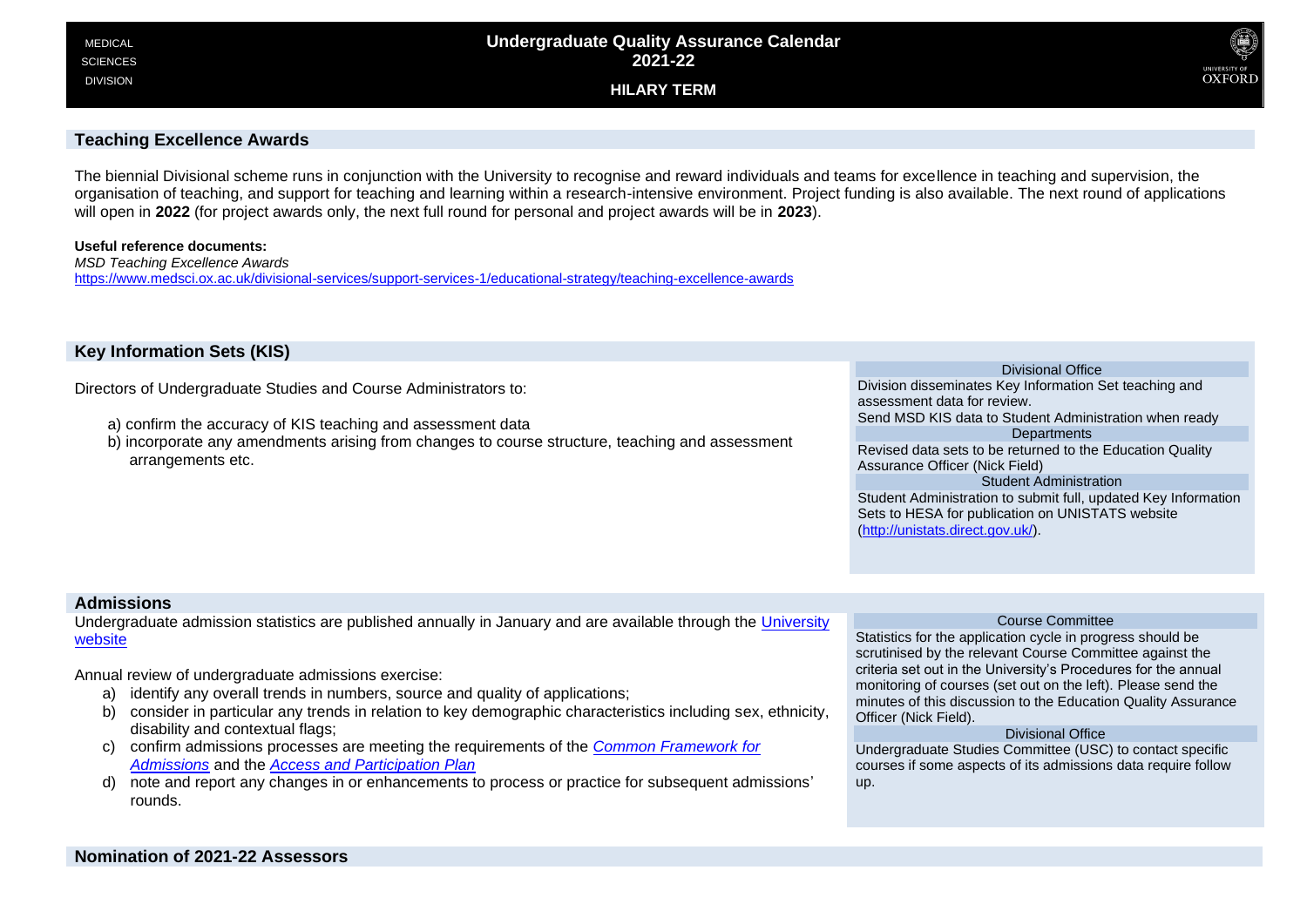# **Undergraduate Quality Assurance Calendar 2021-22**

**HILARY TERM**



# Review list of approved Assessors listed on the Approved Exam Board in the EAP system to identify whether additional nominations for the Trinity Term Examinations need to be put forward for approval.

# **Note: The process of approval must be successfully finalized before nominees commence any work.**

# **Useful reference documents:**

*[MSD quick reference guide on nomination of examiners and assessors](https://sharepoint.nexus.ox.ac.uk/sites/medsci/msd-education-team/msd-ug-resources/Shared%20Documents/Examiner%20and%20Assessor%20Nominations_UG.pdf) [EAP Support Page User Manuals](https://academic.admin.ox.ac.uk/getting-help-with-eap#tab-1219126)*

# **Nominations and Approvals**

Exam Board Administrator Use EAP system to create and edit the Exam Boards (appoint examiners and assessors), following [the User Manuals on the](https://academic.admin.ox.ac.uk/getting-help-with-eap#tab-1219126)  [EAP support website.](https://academic.admin.ox.ac.uk/getting-help-with-eap#tab-1219126)

Chair of Examiners/ Senior Nominating Officer Follow the instructions in the [User Manual on the EAP support](https://academic.admin.ox.ac.uk/getting-help-with-eap#tab-1219126) website to approve board changes and composition.

### **Payments**

Examination cycle payments are now processed on the EAP system. Refer to the [User Manuals on the EAP support](https://academic.admin.ox.ac.uk/getting-help-with-eap#tab-1219126) website for more information.

# **Examination Regulation and Convention changes for 2022-23**

Course committees to undertake annual review of Examination Regulations and Examination Conventions.

# Examination Regulations

If any changes to Regulations or conventions are required, please contact Ros Whiteley or Nick Field for advice as soon as possible. Proposals for changes to Examination Regulations:

- a) **must be approved by the Division during Trinity Term** (major changes must also be approved by the University Education Committee). Please send proposals for changes to Education Quality Assurance Officer (Nick Field) by **Friday of Week 3 of Trinity Term**;
- b) will be subject to meeting the requirement for vested interest.

# Examination Conventions

Where it is possible to send proposed changes to Examination Conventions relating to the following academic year's exams through by 31 July, this is helpful to ensure the changes are approved in good time before the start of the new academic year. However, if a second round of changes may then be required following Michaelmas term committee meetings etc., course teams are welcome to delay sending Conventions for approval until the complete set of changes can be presented in one batch, if this seems more sensible. Please note that Conventions must be published to prospective candidates not less than one whole term before the examination takes place or, where assessment takes place in the first term of a course, at the beginning of that term.

If you may make changes to Conventions after students have started studying for the examination in question, please refer closely to the divisional guidance available at: [MSD Examination Regulations and Conventions](https://sharepoint.nexus.ox.ac.uk/sites/medsci/msd-education-team/msd-ug-resources/Shared%20Documents/Examination%20Regulations%20and%20Conventions_UG.pdf)  [Guidance.](https://sharepoint.nexus.ox.ac.uk/sites/medsci/msd-education-team/msd-ug-resources/Shared%20Documents/Examination%20Regulations%20and%20Conventions_UG.pdf)

Proposed changes to Examination Conventions relating to Trinity Term examinations should be submitted to Education Quality Assurance Officer (Nick Field) for ASC approval

### Course Committee

Course Directors and/or Course Administrators to liaise with Senior Educational Policy Officer (Ros Whiteley) or Education Quality Assurance Officer (Nick Field) regarding proposed changes.

Examination Regulations changes must be submitted by **Friday, Week 3 of Trinity Term.**

# Divisional Office

Division to co-ordinate the approval process for changes to Examination Regulations.

The Division will then arrange for publication of approved changes to Regulations in the *University Gazette*.

Division to arrange for Audit Sub-Committee approval of changes to Examination Conventions.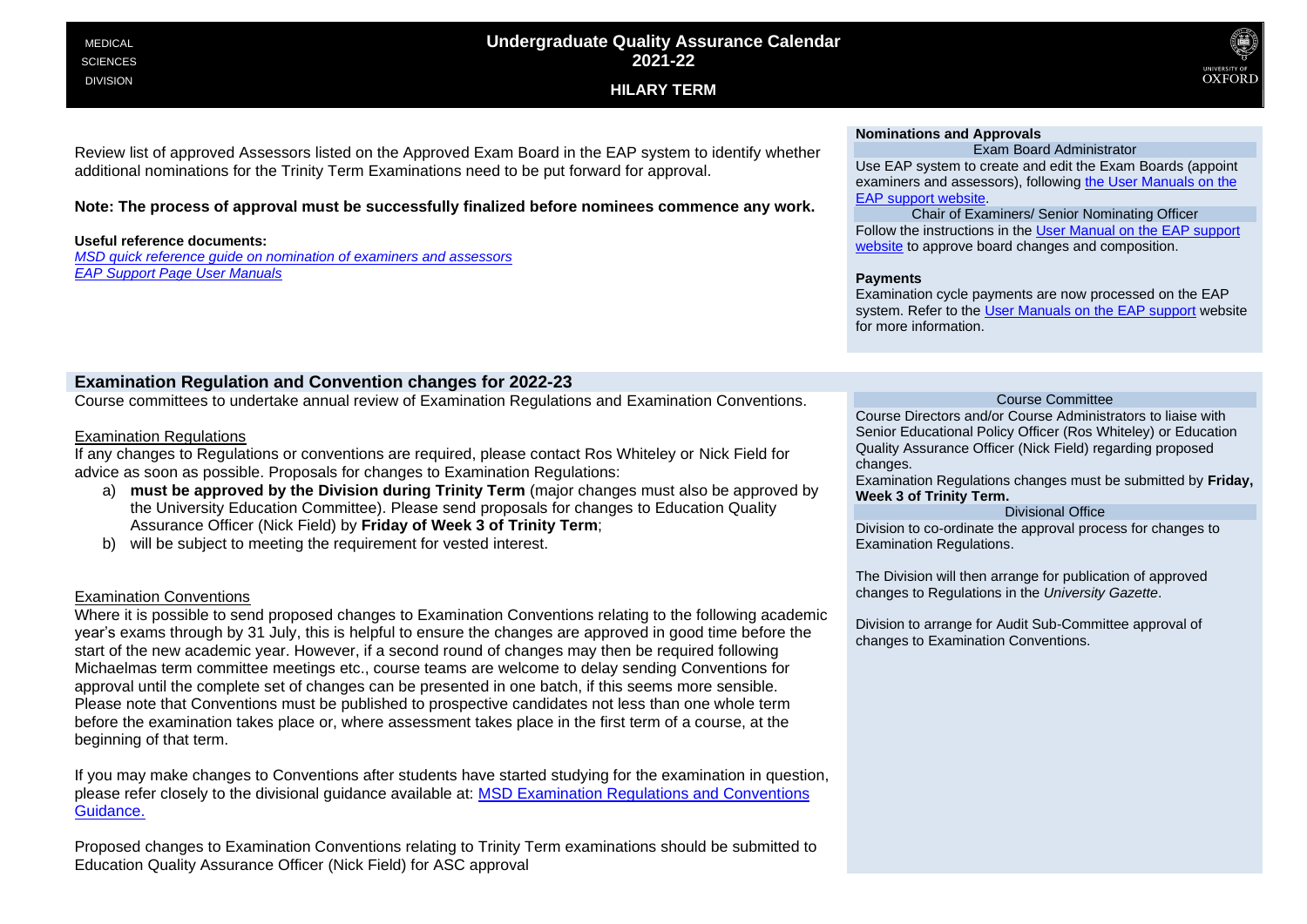

#### **Useful reference documents:**

*[MSD Examination Regulations and Conventions Guidance](https://sharepoint.nexus.ox.ac.uk/sites/medsci/msd-education-team/msd-ug-resources/Shared%20Documents/Examination%20Regulations%20and%20Conventions_UG.pdf)*

# **Review of student representation arrangements**

Course Committees and JCCs should formally reflect and review the opportunities for student representation and involvement, including the arrangements to support that work and any developments for the following year should be discussed and endorsed.

#### **Useful reference documents:**

*Education Committee Policy and Guidance on student engagement and representation:* <https://academic.admin.ox.ac.uk/student-engagement-and-representation> *[MSD UG Student representation guide](https://sharepoint.nexus.ox.ac.uk/sites/medsci/msd-education-team/msd-ug-resources/Shared%20Documents/Student%20engagement%20and%20representation_UG%20and%20PGT.pdf)*

# **Review of undergraduate induction and study skills**

Course Committees and JCCs to discuss the arrangements for induction and support for study skills provided during the academic year to identify areas of improvement or good practice that can be incorporated for the next academic year.

### Course Committees and JCCs

Undergraduate Joint Consultative Committees to draw on experience of current representatives to inform the work of those serving in the subsequent year.

#### Course Teams

Course teams to report practice regarded as student enhancement to the Undergraduate Studies Committee (via Education Quality Assurance Officer – Nick Field) by **Friday of Week 4 of Trinity Term.**

#### Course Administrator

The minute(s) relating to this item to be sent to Education Quality Assurance Officer (Nick Field) for compilation and submission in report format to the Undergraduate Studies Committee by **Friday of Week 4 of Trinity Term.**

### **Review of Standing Orders for 2022-23**

Review and update the Standing Orders for your examination for the next academic year.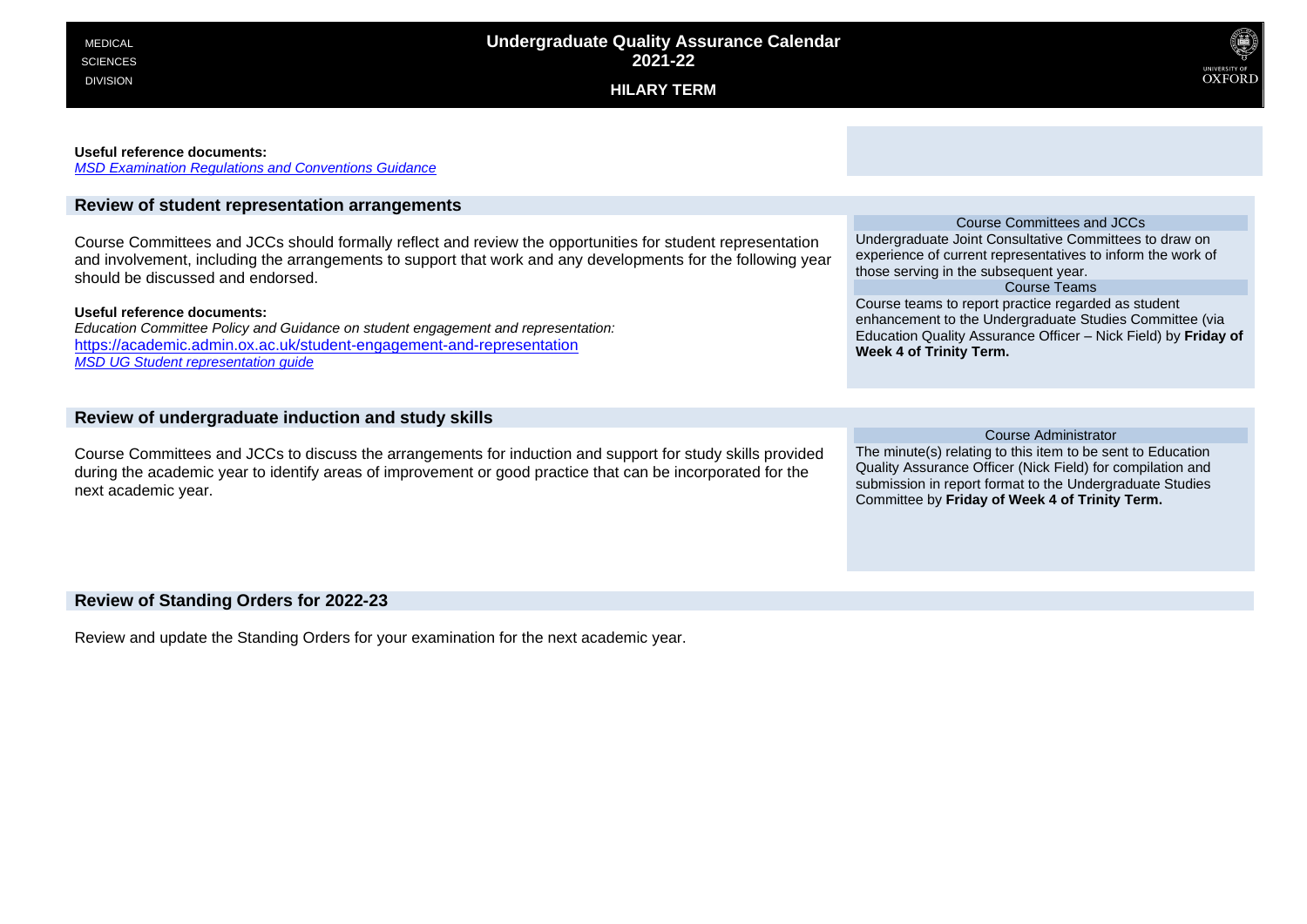**TRINITY TERM**



### **Nomination of 2021-22 assessors**

Review list of approved Assessors listed on the Approved Exam Board in the EAP system to identify whether additional nominations for the Trinity Term Examinations need to be put forward for approval.

**Note: The process of approval must be successfully finalized before nominees commence any work.**

#### **Useful reference documents:**

*[MSD quick reference guide on nomination of examiners and assessors](https://sharepoint.nexus.ox.ac.uk/sites/medsci/msd-education-team/msd-ug-resources/Shared%20Documents/Examiner%20and%20Assessor%20Nominations_UG.pdf) [EAP Support Page User Manuals](https://academic.admin.ox.ac.uk/getting-help-with-eap#tab-1219126)*

### **Nominations and Approvals**

Examination Board Administrator Use EAP system to create and edit the Exam Boards (appoint examiners and assessors), following [the User Manuals on the](https://academic.admin.ox.ac.uk/getting-help-with-eap#tab-1219126)  [EAP support website.](https://academic.admin.ox.ac.uk/getting-help-with-eap#tab-1219126)

Chair of Examiners/ Senior Nominating Officer Follow the instruction in the [User Manual for EAP system](https://itservicesprojects.web.ox.ac.uk/eap-support#collapse1217866) to approve board changes and composition.

#### **Payments**

Examination cycle payments are now processed on the EAP system. Refer to the [User Manuals on the EAP support](https://academic.admin.ox.ac.uk/getting-help-with-eap#tab-1219126) website for more information.

### **Examination Regulations and Conventions for 2022-23**

Examination Regulations

Course Directors and/or Course Administrators to liaise with Senior Educational Policy Officer (Ros Whiteley) or Education Quality Assurance Officer (Nick Field) regarding proposed changes to Examination Regulations and conventions.

Proposed changes to Examination Regulations will need to be approved by Divisional committees during Trinity Term (major changes must also be approved by the University Education Committee). Please send proposals for changes to Nick Field by **Friday of Week 3 of Trinity Term**.

### Examination Conventions

Where it is possible to send proposed changes to **Examination Conventions** relating to the following academic year's exams through by 31 July, this is helpful to ensure the changes are approved in good time before the start of the new academic year. However, if a second round of changes may then be required following Michaelmas term committee meetings etc., course teams are welcome to delay sending Conventions for approval until the complete set of changes can be presented in one batch, if this seems more sensible. Please note that conventions must be published to prospective candidates not less than one whole term before the examination takes place or, where assessment takes place in the first term of a course, at the beginning of that term.

If you may make changes to Conventions after students have started studying for the examination in question, please refer closely to the divisional guidance available at: [MSD Examination Regulations and Conventions](https://sharepoint.nexus.ox.ac.uk/sites/medsci/msd-education-team/msd-ug-resources/Shared%20Documents/Examination%20Regulations%20and%20Conventions_UG.pdf)  [Guidance.](https://sharepoint.nexus.ox.ac.uk/sites/medsci/msd-education-team/msd-ug-resources/Shared%20Documents/Examination%20Regulations%20and%20Conventions_UG.pdf)

Proposed changes to examination conventions relating to Trinity Term examinations should be submitted to Education Quality Assurance Officer for ASC approval

### **Useful reference documents:**

*[MSD Examination Regulations and Conventions Guidance](https://sharepoint.nexus.ox.ac.uk/sites/medsci/msd-education-team/msd-ug-resources/Shared%20Documents/Examination%20Regulations%20and%20Conventions_UG.pdf)*

Course Teams Send proposed changes to Exam Regulations Nick Field by **Friday, Week 3 of Trinity Term**.

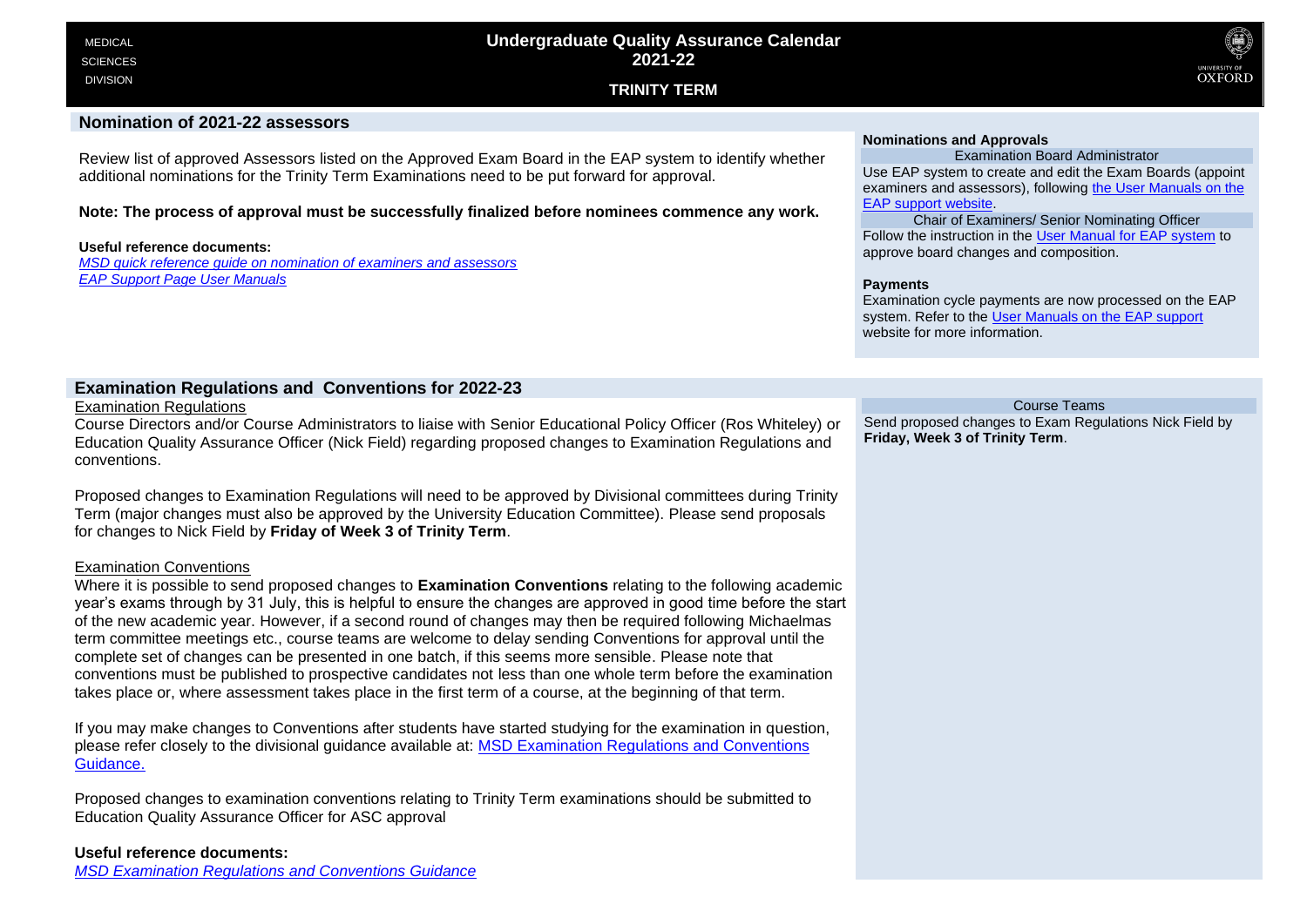

# **Review of collaborative arrangements (including student placements and exchanges)**

Departments and Division to ensure the academic standards and quality of learning opportunities are equal for students studying in Oxford and at partner institutions.

Academic/Divisional Office Academic Administrators and Divisional Officers to keep up to date information held on collaborative arrangements.

Academic Administrators to inform the Division concerning any changes to collaborative arrangements for which they have responsibility.

Division to liaise with Education Policy Support as part of annual exercise to update the central University register.

# **Review of Results of Student Barometer 2021-22**

The Student Barometer survey covers the whole student experience including application, teaching and pastoral support, and contains questions specific to both colleges and departments.

The survey takes place in late Michaelmas Term and results are normally released, via Tableau, in late Hilary Term.

In 2021-22 all full time undergraduate students in MSD will be surveyed through the Student Barometer, with the exception of:

- a) Undergraduates in their final year these students are surveyed in the National Student Survey.
- b) Students in years 2 and 5 of the standard medical course and students in year 3 of the graduate-entry medical course

The new Student Barometer 'Finalist Edition' surveys undergraduate students who are in their final year.

The results should be discussed by Course Committees and JCC. The discussion should include student feedback on the induction programme, teaching, assessment and other aspects of the course.

Please seek to identify:

- a) any areas of concern which may require further work and development
- b) significant improvements e.g. in response rates, assessment and feedback scores
- c) good practice for dissemination across the division
- d) actions to be taken to address areas of concern and to build on good practice

Data available in late-Hilary Term through Tableau [Public](https://academic.admin.ox.ac.uk/student-statistics) software. Internal staff can view data through the [internal staff](https://bits.uas.ox.ac.uk/#/workbooks/9073/views)  [link.](https://bits.uas.ox.ac.uk/#/workbooks/9073/views)

Course Committees and JCCs Referring to guidance in the left hand column discuss the Student Barometer results.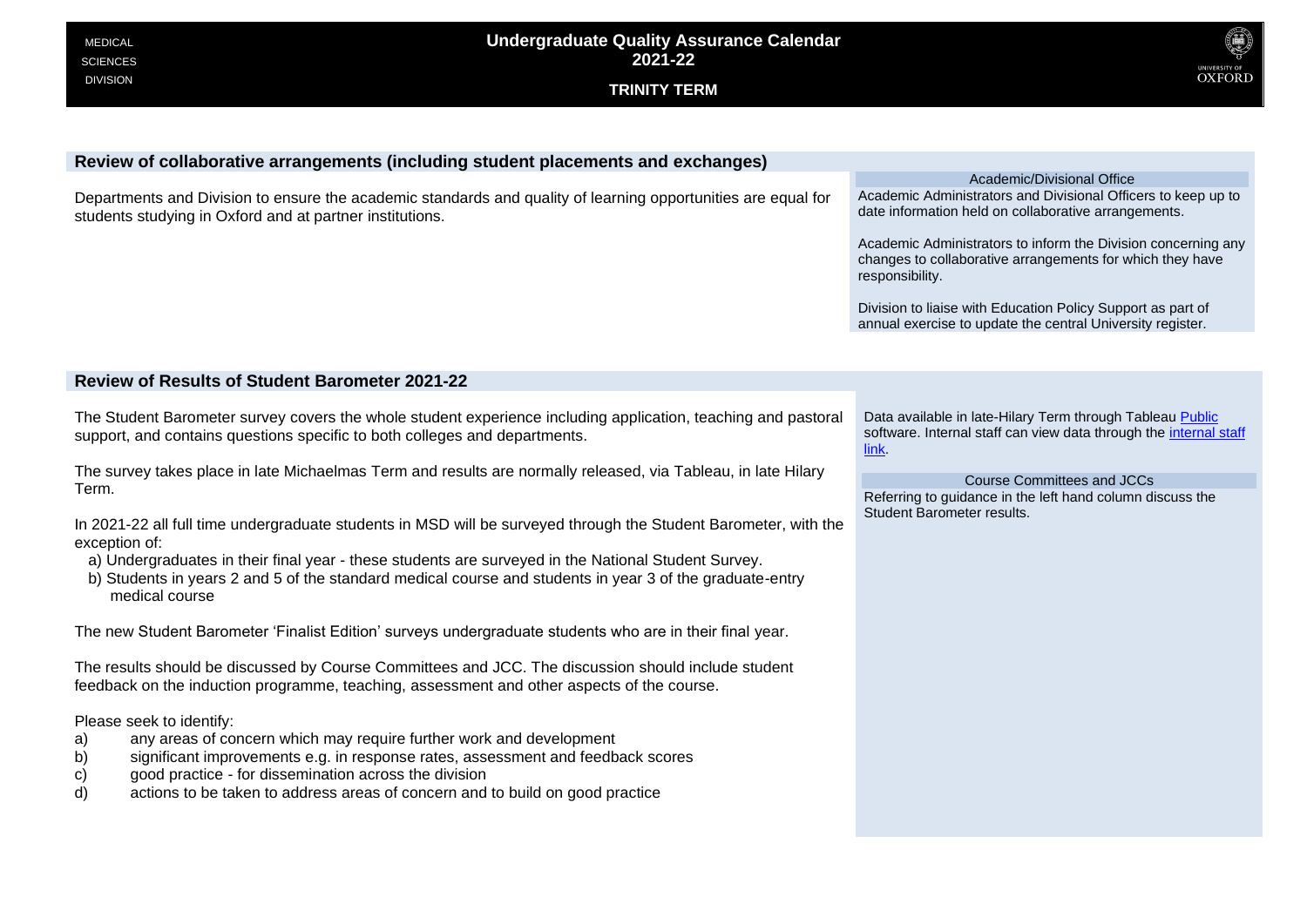

# **Examination Regulations and Conventions for 2022-23**

Examination Regulations

Proposed changes to **Examination Regulations** must be submitted to Education Quality Assurance Officer - Nick Field for divisional approval by **Friday of Week 3 of Trinity Term**.

Approved changes to Examination Regulations affecting examinations/assessments in the next academic year must be submitted to the University Gazette by 30 June at latest**.** Divisional Officers will submit notices once the approval process is complete.

# Examination Conventions

Where it is possible to send proposed changes to **Examination Conventions** relating to the following academic year's exams through by 31 July, this is helpful to ensure the changes are approved in good time before the start of the new academic year. However, if a second round of changes may then be required following Michaelmas term committee meetings etc., course teams are welcome to delay sending Conventions for approval until the complete set of changes can be presented in one batch, if this seems more sensible. Please note that conventions must be published to prospective candidates not less than one whole term before the examination takes place or, where assessment takes place in the first term of a course, at the beginning of that term.

If you may make changes to Conventions after students have started studying for the examination in question, please refer closely to the divisional guidance available at: [MSD Examination Regulations and Conventions](https://sharepoint.nexus.ox.ac.uk/sites/medsci/msd-education-team/msd-ug-resources/Shared%20Documents/Examination%20Regulations%20and%20Conventions_UG.pdf)  [Guidance.](https://sharepoint.nexus.ox.ac.uk/sites/medsci/msd-education-team/msd-ug-resources/Shared%20Documents/Examination%20Regulations%20and%20Conventions_UG.pdf)

Proposed changes to Examination Conventions relating to Trinity Term examinations should be submitted to Nick Field for ASC approval

**Useful reference documents:**

*[MSD Examination Regulations and Conventions Guidance](https://sharepoint.nexus.ox.ac.uk/sites/medsci/msd-education-team/msd-ug-resources/Shared%20Documents/Examination%20Regulations%20and%20Conventions_UG.pdf)*

# **Composition of 2021-22 Exam Boards for re-sits**

If any changes to the Exam Board need to take place for assessing re-sit examinations the Examination Board Administrator should edit the existing board on the EAP system. Contact the Examiner Appointments and Payments Team if you encounter any problems.

**Useful reference documents:** *[User Manuals on the EAP support website](https://academic.admin.ox.ac.uk/getting-help-with-eap#tab-1219126)*

Proposed changes to Examination Regulations must be submitted to Nick Field for divisional approval by Friday of **Week 3 of Trinity Term.**

Changes to Regulations to be submitted to the Gazette by Divisional Officers no later than 30 June 2020 (following approval by divisional committees, and where necessary by Education Committee)**.**

### **Nominations and Approvals**

Examination Board Administrator Use EAP system to create and edit the Exam Boards (appoint examiners and assessors), following [the User Manuals on the](https://academic.admin.ox.ac.uk/getting-help-with-eap#tab-1219126)  [EAP support website.](https://academic.admin.ox.ac.uk/getting-help-with-eap#tab-1219126)

Chair of Examiners/Senior Nominating Officer Follow the instruction in the [User Manual for EAP system](https://itservicesprojects.web.ox.ac.uk/eap-support#collapse1217866) to approve board changes and composition.

### **Payments**

.

Examination cycle payments are now processed on the EAP system. Refer to th[e User Manuals on the EAP support](https://academic.admin.ox.ac.uk/getting-help-with-eap#tab-1219126) website for more information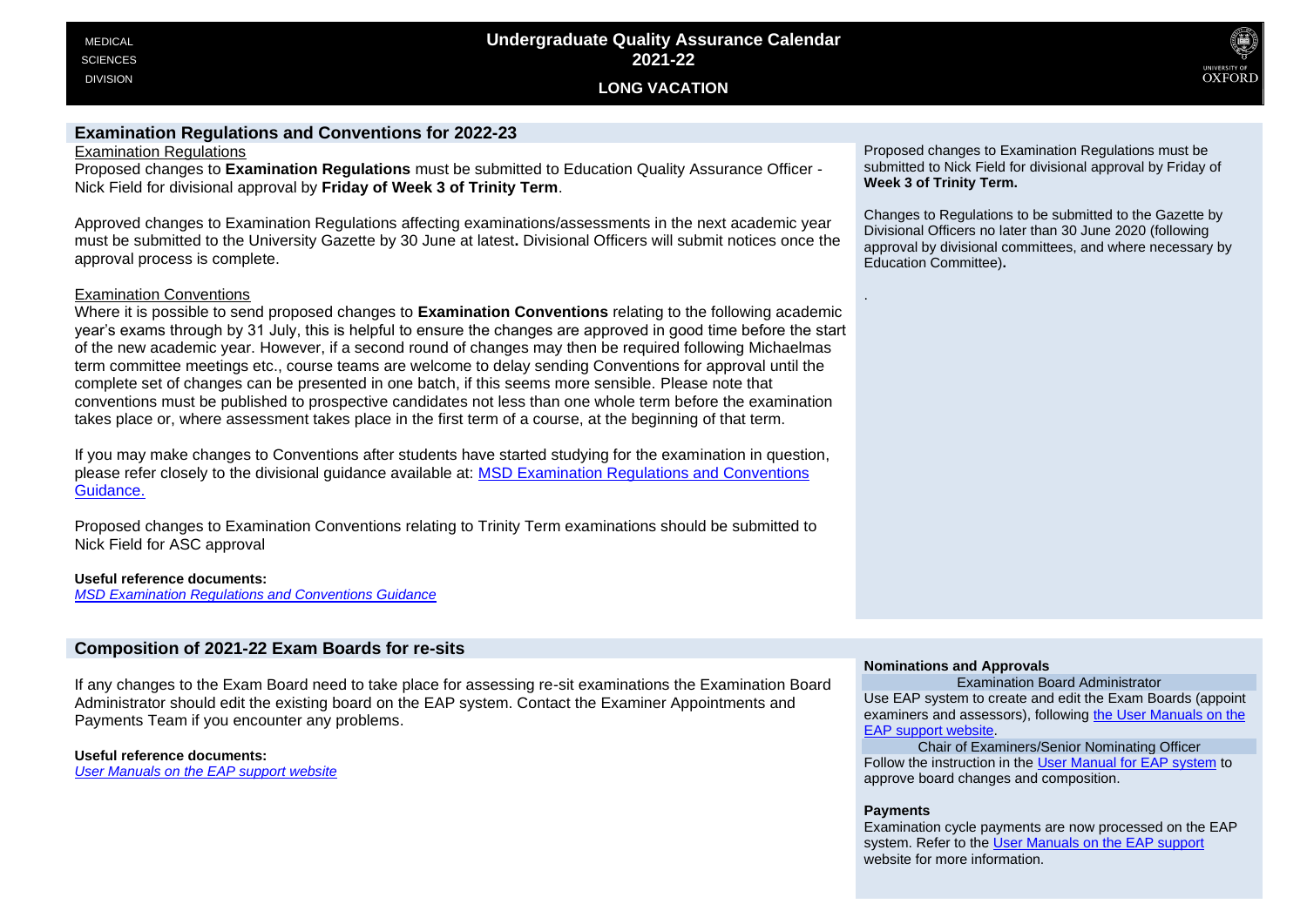

### **Nomination of 2022-23 Examination Board Members**

Nominations for Chair of Examiners should be made by 1<sup>st</sup> October.

Nominations for Examiners (internal and external) and External Assessors should be made by 1<sup>st</sup> November.

Course teams should allow plenty of time for the Senior Nominating Officer and Proctors to approve the nominations.

#### **Useful reference documents:**

*[MSD quick reference guide on nomination of examiners and assessors](https://sharepoint.nexus.ox.ac.uk/sites/medsci/msd-education-team/msd-ug-resources/Shared%20Documents/Examiner%20and%20Assessor%20Nominations_UG.pdf) [EAP Support Page](https://academic.admin.ox.ac.uk/getting-help-with-eap#tab-1219126)*

#### **Nominations and Approvals**

EAP Exam Board Administrators (EBA) Create and populate the Exam Board for the upcoming year on the EAP system.

Refer to [the User Manuals on the EAP support website.](https://academic.admin.ox.ac.uk/getting-help-with-eap#tab-1219126)

Senior Nominating Officer (SNO) If there are any issues with the nominations SNO should communicate with the EBA via EAP system.

SNO must approve the finalised board by 1 November 2020. The nominations will then go to Proctors if further approval for individual examiners is needed.

### Proctors

Proctors to approve examiner/assessor nominations where required.

#### **Payments**

Examination cycle payments are now processed on the EAP system. Refer to th[e User Manuals on the EAP support](https://academic.admin.ox.ac.uk/getting-help-with-eap#tab-1219126) website for more information

Course Teams

Undergraduate course handbooks will next be reviewed by

Review and update course handbooks.

division in summer 2023.

### **Course Handbooks for 2022-23**

Directors of Undergraduate Studies / Course Administrators to review and update course handbooks in time for new academic year.

Please note, the division reviews UG and PGT course handbooks in alternating years. Undergraduate course handbooks will next be reviewed in summer 2023.

When finalised, course handbooks to be made publically available online, so prospective students can view them.

#### **Useful reference documents:**

*Policy and Guidance on Course Information:* <https://academic.admin.ox.ac.uk/course-information>

# **Examination Regulations 2022-23 – accuracy review**

Courses to undertake annual review of the accuracy of Examination Regulations in line with information provided by the University's Educational Policy Section.

Any necessary amendments must be confined to the correction of errors of fact and typographical errors. Any amendments should be published in the **first** *University Gazette* **in September 2022**.

Divisional Office Division to circulate a memo from the University's Education Policy Support with details of the review and deadlines. Education Quality Assurance Officer (Nick Field) to co-ordinate annual proof-reading exercise on behalf of the Division, to ensure regulations are correct for the next academic year. Course Teams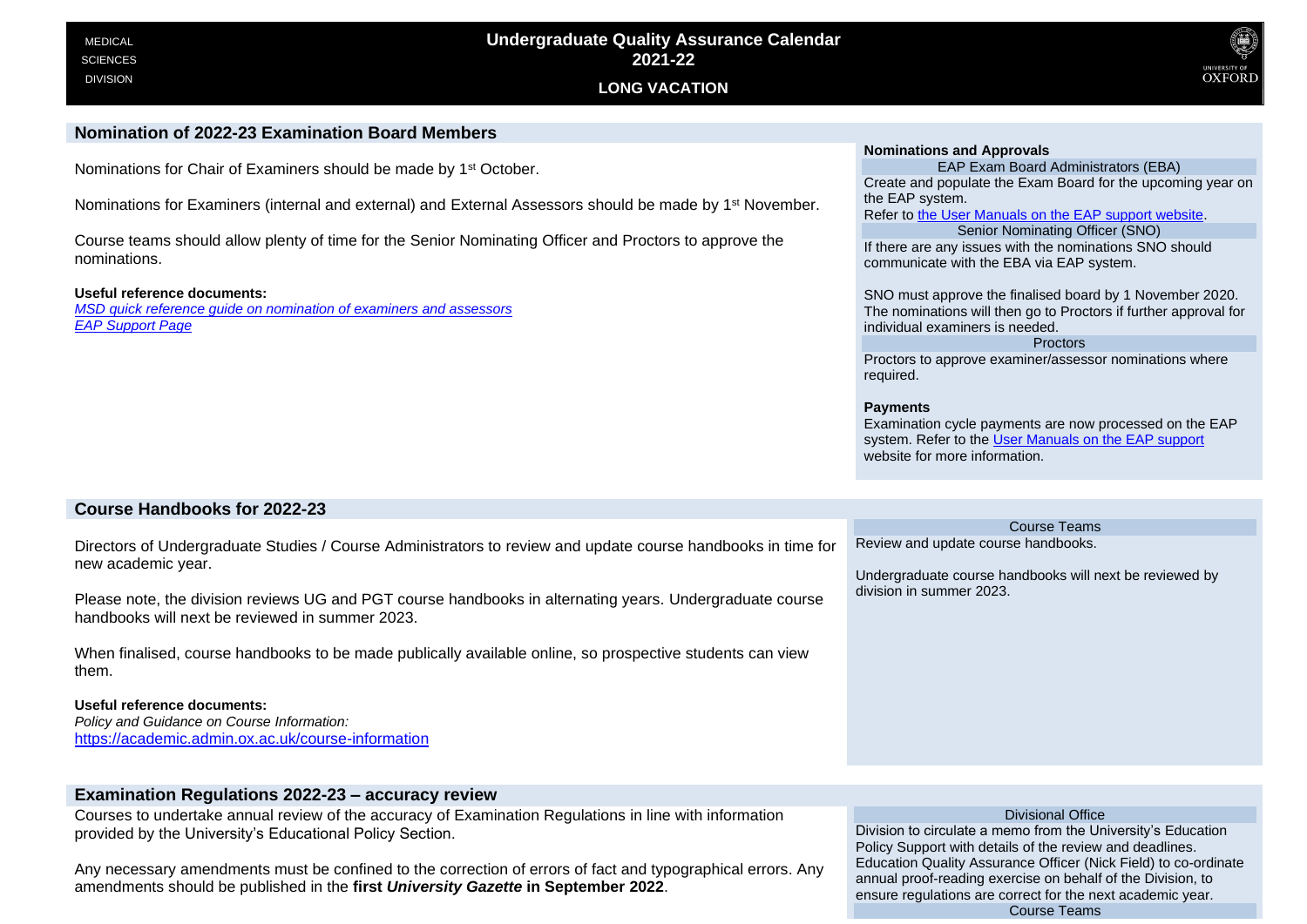| <b>Undergraduate Quality Assurance Calendar</b><br><b>MEDICAL</b><br>2021-22<br><b>SCIENCES</b><br><b>DIVISION</b><br><b>LONG VACATION</b>                                                                                                                                                        | <b>OXFORD</b>                                                                                                                                                                                                                                    |
|---------------------------------------------------------------------------------------------------------------------------------------------------------------------------------------------------------------------------------------------------------------------------------------------------|--------------------------------------------------------------------------------------------------------------------------------------------------------------------------------------------------------------------------------------------------|
| <b>IMPORTANT:</b> This review should not result in proposals for major or minor changes to Examination<br>Regulations (these should have been published no later than in the last University Gazette of the previous<br>term).                                                                    | Course Teams to review their 2022-23 Exam Regulations when<br>requested by Division (usually during late August/early<br>September)                                                                                                              |
| Useful reference documents:<br><b>MSD Examination Regulations and Conventions Guidance</b>                                                                                                                                                                                                        |                                                                                                                                                                                                                                                  |
| 2021-22 Student Barometer and National Student Survey results                                                                                                                                                                                                                                     |                                                                                                                                                                                                                                                  |
| The Division will circulate 2021-22 Student Barometer and National Student Survey results to course colleagues when the results become available (usually during August).<br>Please analyse these results and arrange for their discussion at course committees and JCC in early Michaelmas Term. |                                                                                                                                                                                                                                                  |
| <b>Assessment Unit Collection Exercise</b>                                                                                                                                                                                                                                                        |                                                                                                                                                                                                                                                  |
| Provide/review data about assessments needed in eVision (SITS) for the next academic year.                                                                                                                                                                                                        | <b>Examination Administrators</b><br>Examination Administrators to supply assessment data to<br>ARO using eVision by set deadline.                                                                                                               |
| Academic Records Office (ARO, Examination Schools) initiates the process by informing appropriate<br>Examination Administrators of the review window and providing guidance for its completion.                                                                                                   |                                                                                                                                                                                                                                                  |
|                                                                                                                                                                                                                                                                                                   |                                                                                                                                                                                                                                                  |
| <b>Programme-Specific Text for Transcripts</b>                                                                                                                                                                                                                                                    |                                                                                                                                                                                                                                                  |
| Update programme-specific text for University transcripts.<br>Academic Records Office (ARO, Examination Schools) initiates request for programme-specific text to be<br>updated for next academic year.                                                                                           | Course Directors / Administrators<br>Course Directors / Administrators review the text (or the need<br>for text if none used at present) using eVision by set deadline.<br>Text to be approved by the Division using eVision by set<br>deadline. |